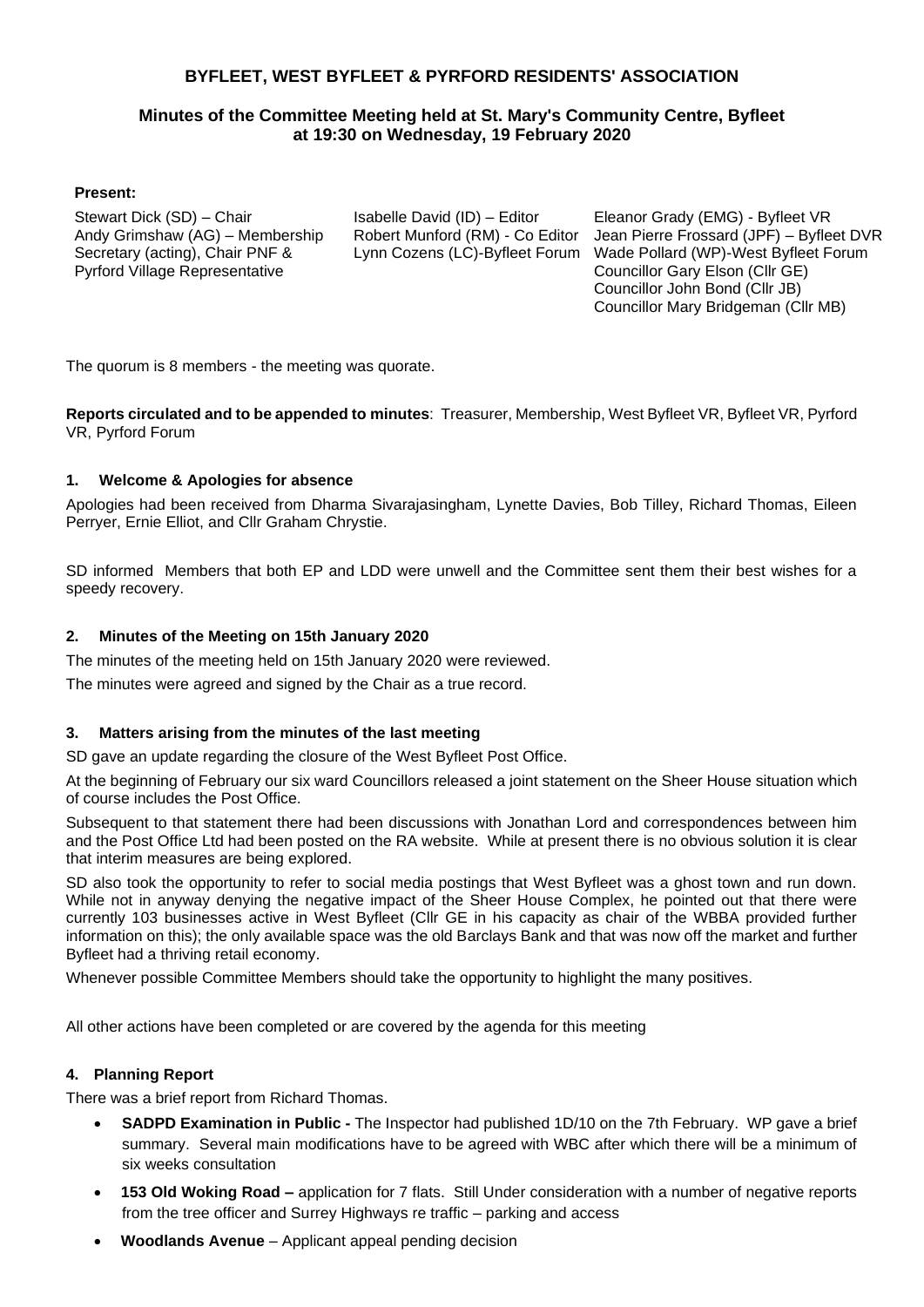- **Murrays Lane**  Approved. However for a period of five years subject to "named person" se and a demanding Schedule of Conditions. The Inspector emphasised the personal circumstances.
- **78 Chertsey Road**  backfill development had been approved; Planning condition modifications being considered. RA still decide on contact with developer.
- **Wintersells Road** Still pending
- **Twisted Stone Land -** planning application is expected for the remaining 27 acres.

#### **5. Youth Provision in the three villages**

This is still very much work in progress. However at this time there is little to report.

The charity Eikon Youth Activities offers free youth clubs where young people can meet friends in a safe environment. Sandie Bolger is the contact person at SCC in relation to Youth Work Services in the Woking Area.

WBC will be offering free sports coaching sessions for young people again this year as part of the Specsavers Surrey Youth Games.

The RA is committed to greater involvement in the creation of facilities for younger people.

#### **6. NHS North West Surrey Clinical Commissioning Group - "The Big Picture"**

SD briefed the meeting regarding this and the possible impact on the Woking Walk-in Centre. Of particular concern was that though this consultation had commenced in August 2018 there was almost no awareness of it in the community.

The RA had arranged a community meeting on Monday 16th March which would be addressed by officials from the CCG.

#### **7. Councillors' Report**

Cllr MB and Cllr JB reported as follows:

- The commercial associations of WBC members; the number of companies associated with the WBC and councillors and timely returns to Companies House was again raised.
- Potholes these were being repaired "on the cheap" with disappointing results.
- The bench on Birch Green would remain.
- In Byfleet there was the possibility of a Citizens Advice function being established and funded.
- The Sopwith Drive crossing was going to planning
- Flooding improvements had been noted Brewery Lane had not been affected by the recent heavy rainfall. One property in the High Road had been flooded but beyond that the situation had been contained.
- Flooding. Both WBC and the Environment Agency had been very visible and active in Byfleet with positive results.

Cllr GE reported as follows:

- We had received an update on the Post Office etc. Also on the economic well being of West Byfleet
- We were briefed on the Pyrford VE day celebrations.
- Trees in Rosemount Parade had been replaced.

#### *20:55 JB & MB left*

#### **8. Treasurer's Report**

The Statement of Affairs report was circulated just before the meeting.

It covered the period 1st January to 17th February. This period covered the payment to Bell Cornwell. Once WBNF receive funds from SCC community fund they will be in a position to reimburse the RA to the extent of £500.

We have cash reserves of £23,035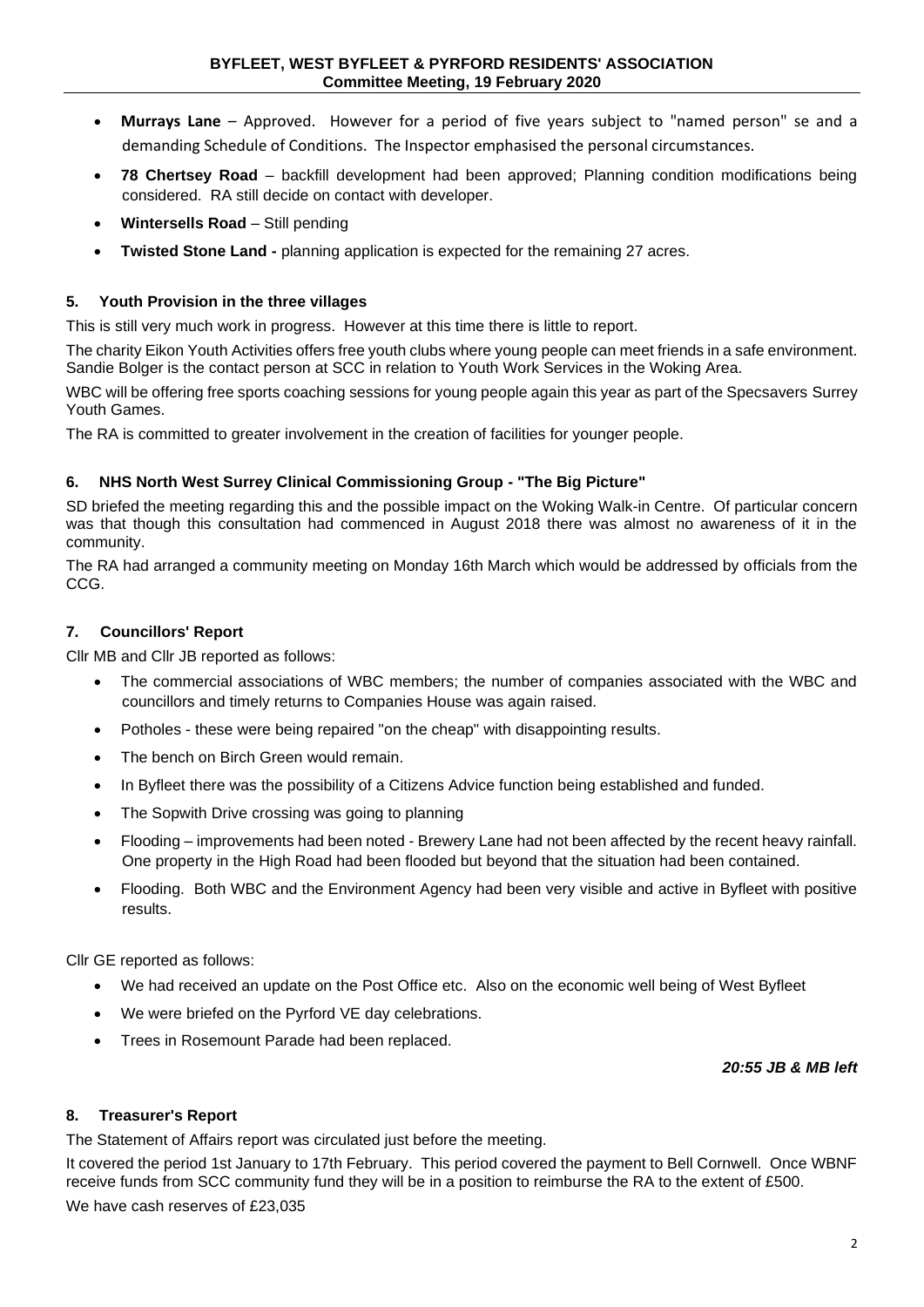## **9. Acting Membership Secretary's Report**

The report and data which had been circulated before the meeting was noted.

#### **10. AGM – Wednesday, 18 March at Byfleet Village Hall**

Notice had been prepared for publication in The Resident. This would also be posted on the website together with the agenda. 2019 minutes and the Treasurer's Report. the agenda, 2019 minutes and the Treasurer's Report.

LDD would again bring nomination forms for committee posts to the next RA meeting. *ACTION LDD*

After the formal matters the meeting will be addressed by Katherine Waters WBC Drainage and Flood Risk Engineer and Emma Goodwin of the National Trust.

#### **11. Website**

Nothing to report

### **12. Editorial**

Issue 163: ID and RM were congratulated on an outstanding magazine,

Drop in on 29 February 2020 at WB Catholic Church.

Disappointment was expressed regarding those companies that had decided not to continue advertising in the magazine.

As previously suggested by AG photos of committee members would be included somewhere – website, The Resident – subject to individual's agreement.

**13. Right of Way Report –** no report for this meeting

### **14. Village Representative Reports**

**Byfleet –** a detailed report from EG had been circulated prior to the meeting.

- Flooding was discussed. Brewey Lane had experienced flooding but overall the situation in spite of much surface water was not causing undue concern.
- Both the EA and WBC had been much in evidence.
- The Godfrey Chapples' memorial bench will be unveiled on 18th April 2020
- Planning Murray's Lane and 76 Chertsey (see under Planning Report).
- Street Tree Planting there has been a programme of street tree planting to the benefit of a number of roads.

**West Byfleet** – a detailed report from KC had been circulated prior to the meeting.

- The West Byfleet Community Festival Committee now meet weekly and the outlook is cautiously optimistic. This will continue to be promoted as "West Byfleet Live".
- A new community group has been established to plant both cultivated and wild plants. Well done and the RA is totally supportive.
- KC updated the Committee on water levels in Dartnell Park
- Other matters were noted.

**Pyrford** - AG had submitted a detailed report.

• 153 Old Woking Road (see Planning Report)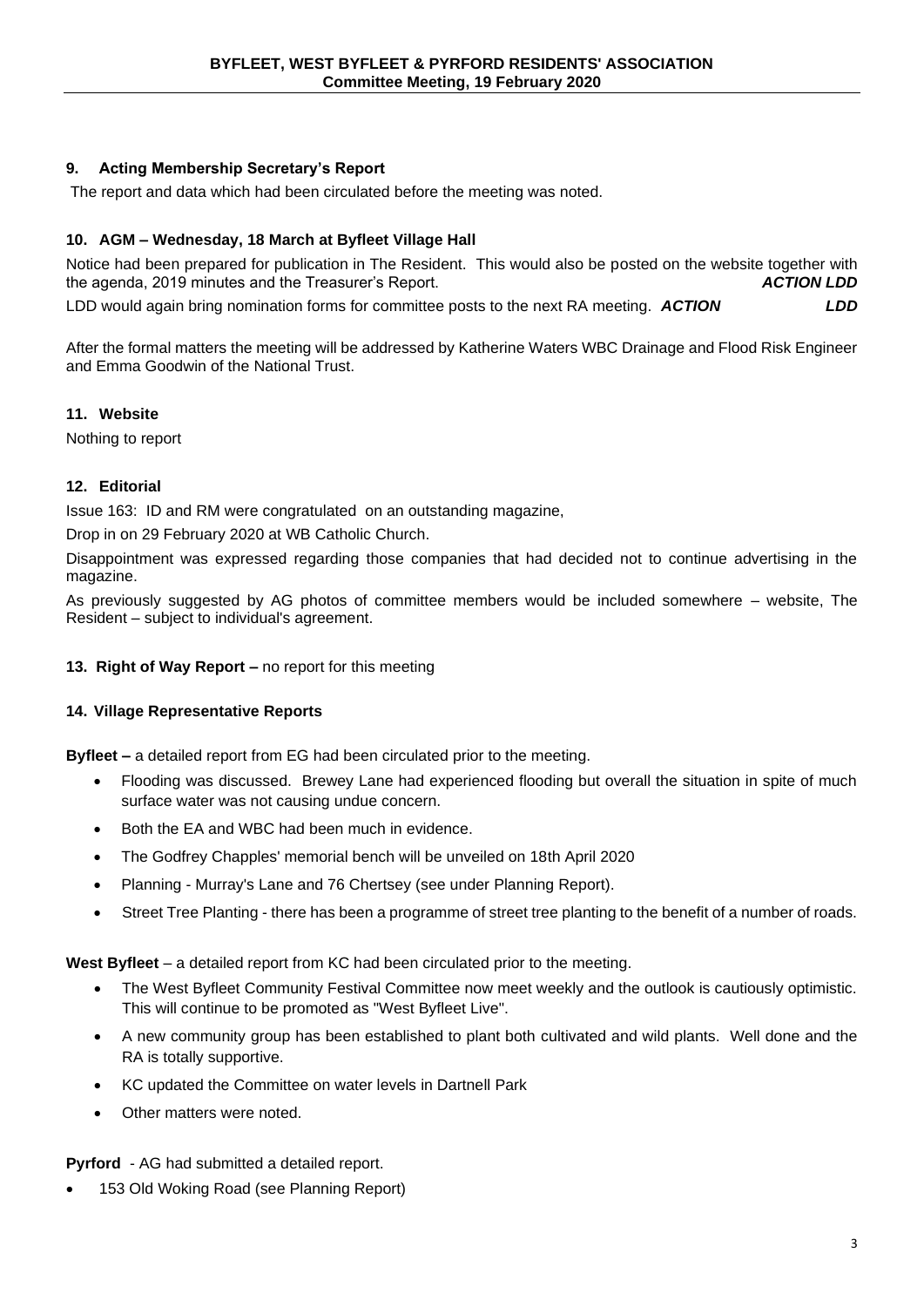#### **BYFLEET, WEST BYFLEET & PYRFORD RESIDENTS' ASSOCIATION Committee Meeting, 19 February 2020**

- Progress on Marshalls Parade development continued to be slow but has now restarted.
- Dulux London Cycle Race would take place 9/10 May. Annual event which did not require road closure
- Pyrford Flower Show 11July 2020
- VE Day 75th Celebration at 4.00 pm Friday 8th May

#### **15. Forum Reports**

**Byfleet** – LC updated the Committee on progress with the BRNF Plan. Once again the RA stressed its willingness to assist.

**West Byfleet** – WP had nothing further to report.

**Pyrford** – AG had submitted a written report which was noted without discussion.

#### **16. AOB**

None

**Drop-in dates**:

**14:00 on Saturday, 29 February 2020** - WB Catholic Church booked by LDD

1**4:00 on Saturday, 6 June 2020 –** Byfleet Village Hall booked by LDD

**14:00 on Saturday, 10 October 2020** – Pyrford Village Hall booked by AG

Date of the next meeting – **Wednesday, 11th March 2020** – **St Mary's Community Centre, Byfleet**

**Meeting closed at 22:05**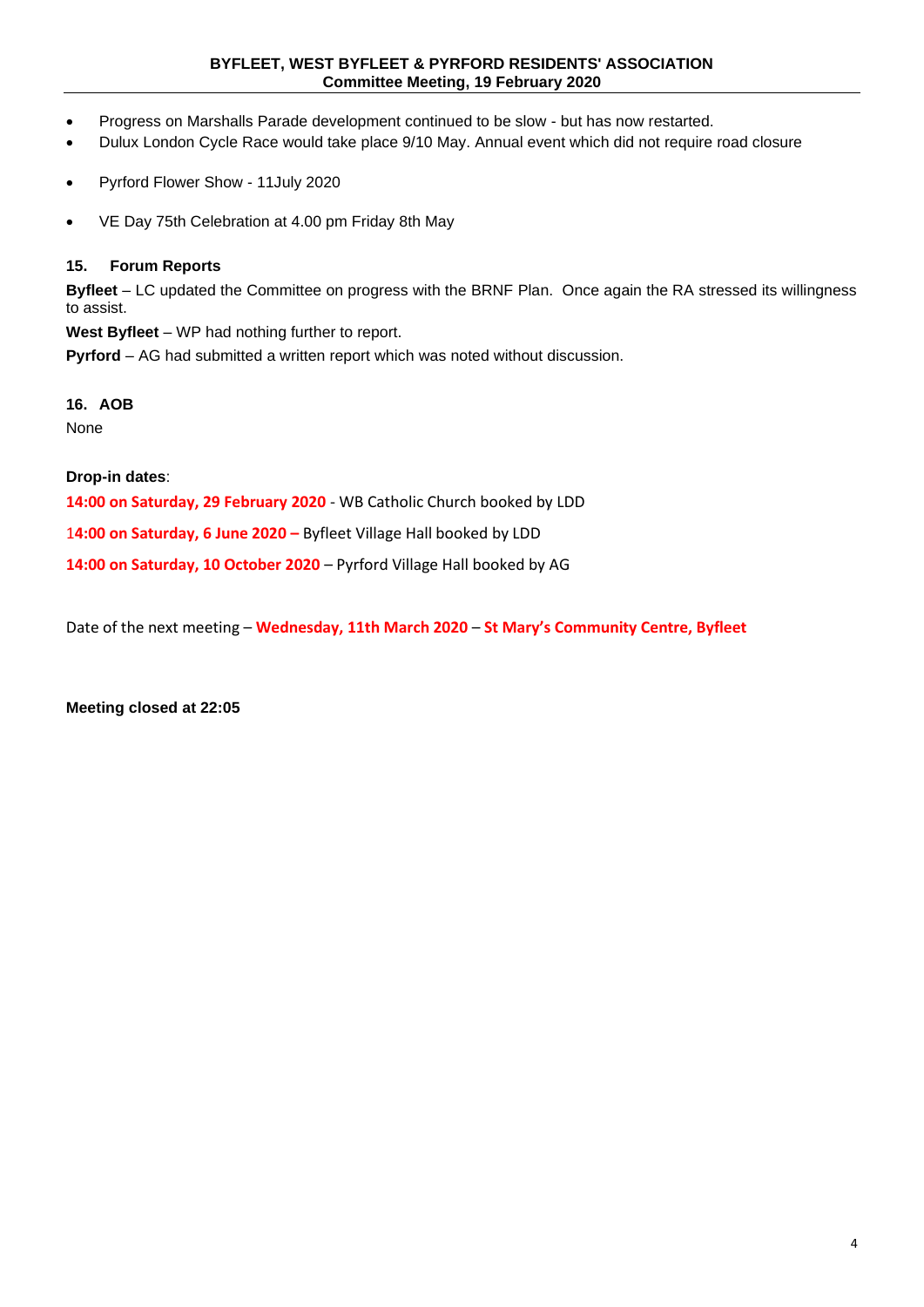## **TREASURER'S REPORT 17 February 2020**

The following Statement of Financial Affairs is for the period from  $1<sup>st</sup>$  of January 2020 to  $17<sup>th</sup>$  of February 2020.

January 2020 was a slow month. Collections are steadily picking up towards early February. To date, we have collected £406 pounds. We have also received £230 cash for the outstanding 2019 advertising invoices (Unity Spares £80 and Phill Computers £150). As mentioned in the January report, the £4,491 pounds Bell Cornwell invoice was paid last month (see issues below for details). This invoice was paid out of RA's reserves as advised / agreed earlier. Since the invoice was received and paid in January 2020, there is a temporary year to date deficit of £4,554 shown in the current 2020 report. This is mainly driven by the timing of cash outflows between the years 2019 and 2020. Our cash reserves continuing to remain healthy at £23,035. We have also paid the £250 donation towards a bench for the late Mr Godfrey and a further donation of £250 towards tent equipment approved in September / October for Byfleet Amenities group. Both were approved last year.

During February / March 2020, we will invoice for the adverting relating to the latest issue of our Resident Magazine. This will increase our cash position further in March / April.

Issues.

- 1 In October, the committee had agreed to set aside £4,000 including VAT to cover the Stage 1 consultation cost of Bell Conwell for providing advisory and assistance in the ongoing regulation 19 consultation impacting all 3 villages.
- 2 In November this amount was increased to £5,000 to cover stage 2 of the consultation. It was agreed that, WBNF would contribute an additional £500 towards the total expenditure bringing the total budget to £5,500.
- 3 RA has received an invoice for £4,491. This is below the anticipated £5,000 funds set aside by the RA. This invoice was settled in January. Please note this is a one off cost funded by existing cash reserves. RA has sufficient funds in reserves to support all 3 villages for the foreseeable future.
- 4 Charitable status and gift aid progress is slow due to regulation 19 and other urgent matters.
- 5 I have already informed to this committee that, WBNF has started to raise funds towards future legal challenges. I understand £500 was raised towards the 2019 SADPD consultation. We anticipate this money will be paid to the RA as WBNF's contribution towards Bell Cornwell costs.

Dharma Sivarajasingham 17/02/2020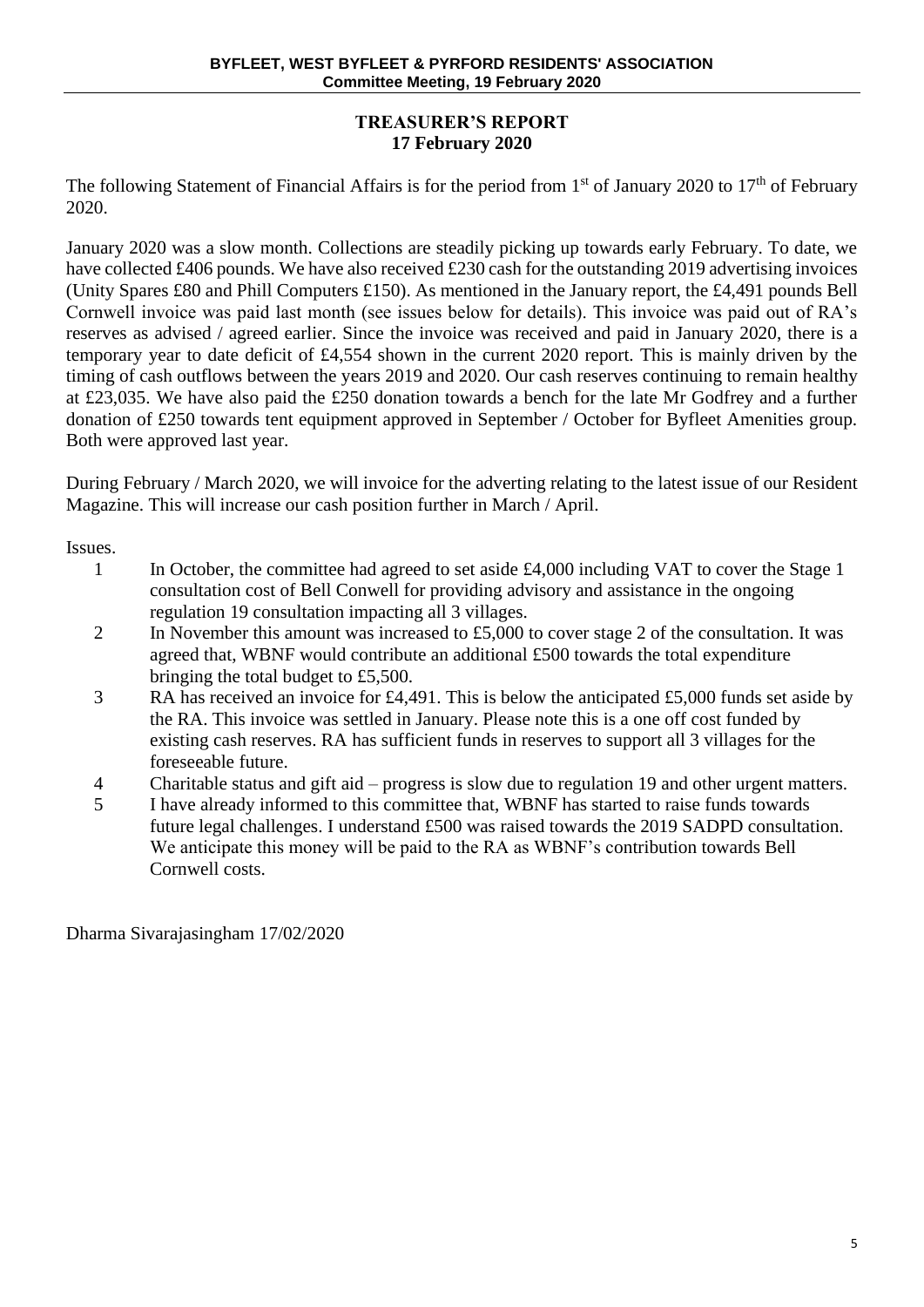#### **Byfleet, West Byfleet & Pyrford Residents**

| <b>Association</b> |                                                                                                                                                                                                                                            |                                                     |                       |
|--------------------|--------------------------------------------------------------------------------------------------------------------------------------------------------------------------------------------------------------------------------------------|-----------------------------------------------------|-----------------------|
| to                 | 17 February 2020                                                                                                                                                                                                                           | Year to date                                        |                       |
| <b>INCOME</b>      | <b>Subscriptions and member</b><br>donations:<br><b>Byfleet</b><br>West Byfleet<br>Pyrford<br>Subscriptions not<br>allocated<br>2019 paid in 2018<br>2020 paid in 2019 or to<br>be allocated<br><b>Advertising</b><br><b>Bank Interest</b> | £<br>40<br>10<br>301<br>55<br>0<br>$\boldsymbol{0}$ | £<br>406<br>230<br>14 |
|                    | <b>Donations</b><br><b>Other</b>                                                                                                                                                                                                           |                                                     | (500)<br>0            |
|                    | <b>Total Income</b>                                                                                                                                                                                                                        |                                                     | 150                   |
| <b>EXPENDITURE</b> |                                                                                                                                                                                                                                            |                                                     |                       |
|                    | The Resident                                                                                                                                                                                                                               |                                                     |                       |
|                    | <b>Committee Expenses</b>                                                                                                                                                                                                                  |                                                     |                       |
|                    | Street Rep Drop Ins                                                                                                                                                                                                                        |                                                     |                       |
|                    | Room Hire not Comm.                                                                                                                                                                                                                        |                                                     | 63                    |
|                    | <b>AGM</b>                                                                                                                                                                                                                                 |                                                     | 105                   |
|                    | Fetes                                                                                                                                                                                                                                      |                                                     |                       |
|                    | Display/Equipment                                                                                                                                                                                                                          |                                                     |                       |
|                    | Donations:                                                                                                                                                                                                                                 |                                                     |                       |
|                    | <b>Community Support</b>                                                                                                                                                                                                                   |                                                     | 4,491                 |
|                    | Insurance                                                                                                                                                                                                                                  |                                                     |                       |
|                    | Postage, Stationery & Printing                                                                                                                                                                                                             |                                                     |                       |
|                    | Sundries/Losses                                                                                                                                                                                                                            |                                                     | ×                     |
|                    | Database/Web Expenses                                                                                                                                                                                                                      |                                                     | 45                    |
|                    | Mileage/Parking<br>Forums - Pyrford<br>- Byfleet<br>- West Byfleet                                                                                                                                                                         | 0<br>0<br>$\mathbf 0$                               | 0                     |
|                    | <b>Total Expenditure</b><br>Surplus/(Deficit)                                                                                                                                                                                              |                                                     | 4,704<br>(E4, 554)    |
| Opening Cash       |                                                                                                                                                                                                                                            |                                                     | £27,589               |
| Closing Cash       | Surplus/(Deficit)                                                                                                                                                                                                                          |                                                     | (E4, 554)<br>£23,035  |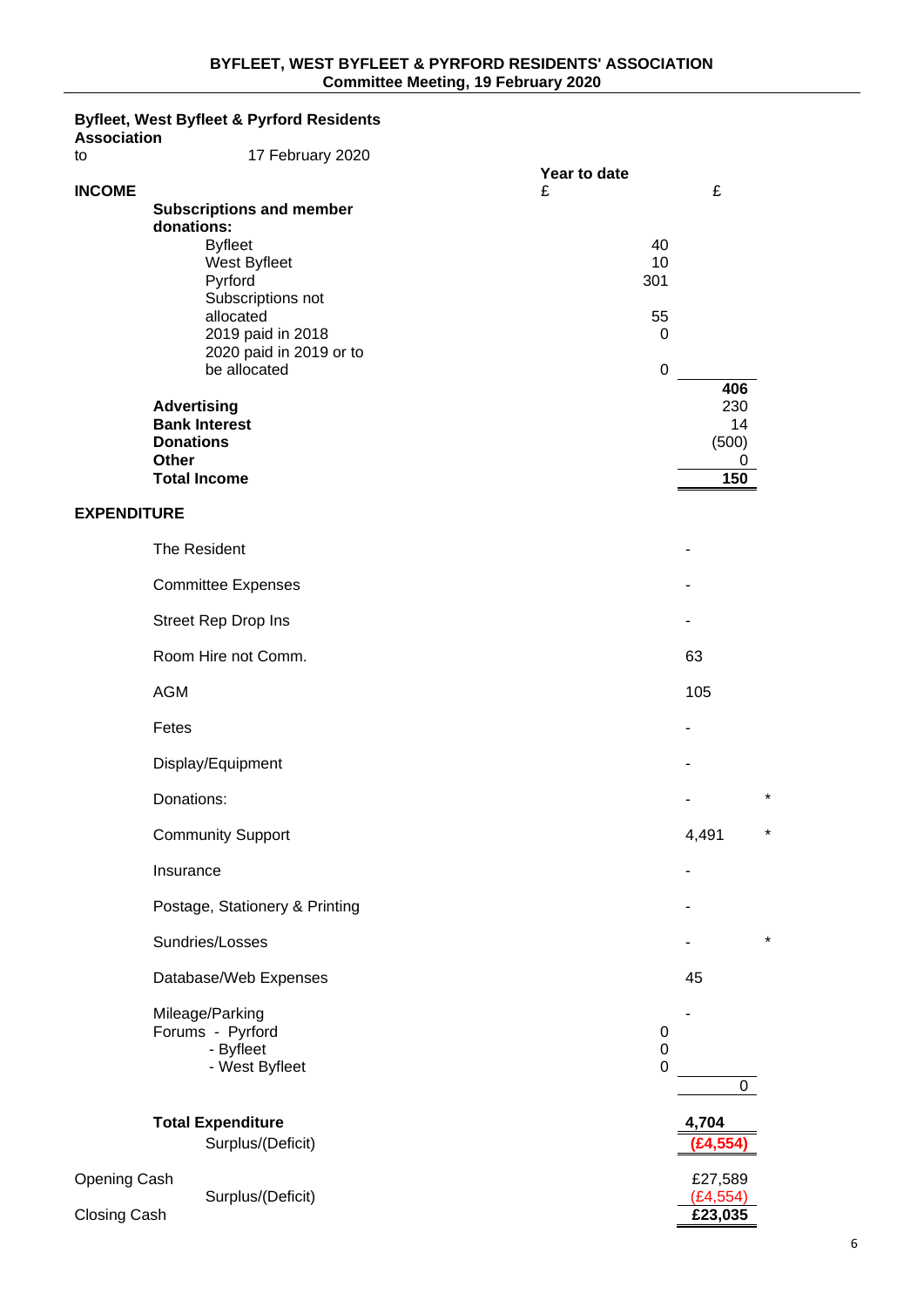|         | Analysis of Cash                                     | <b>Current Account</b><br>Un allocated Collections Accounts<br>+2020 subs not allocated |         |        |
|---------|------------------------------------------------------|-----------------------------------------------------------------------------------------|---------|--------|
|         |                                                      |                                                                                         | 55      |        |
|         |                                                      | Deposit (instant access)                                                                | 7,006   |        |
|         |                                                      | 32Day deposit                                                                           | 15,141  |        |
|         |                                                      |                                                                                         | £23,035 |        |
| $\ast$  | <b>Donations</b>                                     |                                                                                         |         | £      |
|         | <b>FRIENDS OF BYFLEET -</b>                          |                                                                                         |         |        |
|         | <b>GODFREY BENCH</b>                                 |                                                                                         |         | 250    |
|         | <b>BYFLEET AMENITIES</b>                             |                                                                                         |         | 250    |
|         |                                                      |                                                                                         |         | £500   |
| $\star$ | <b>Community Support</b><br><b>BELL CORNWELL RE-</b> |                                                                                         |         |        |
|         | <b>SADPD</b>                                         |                                                                                         |         | 4,491  |
|         |                                                      |                                                                                         |         | £4.491 |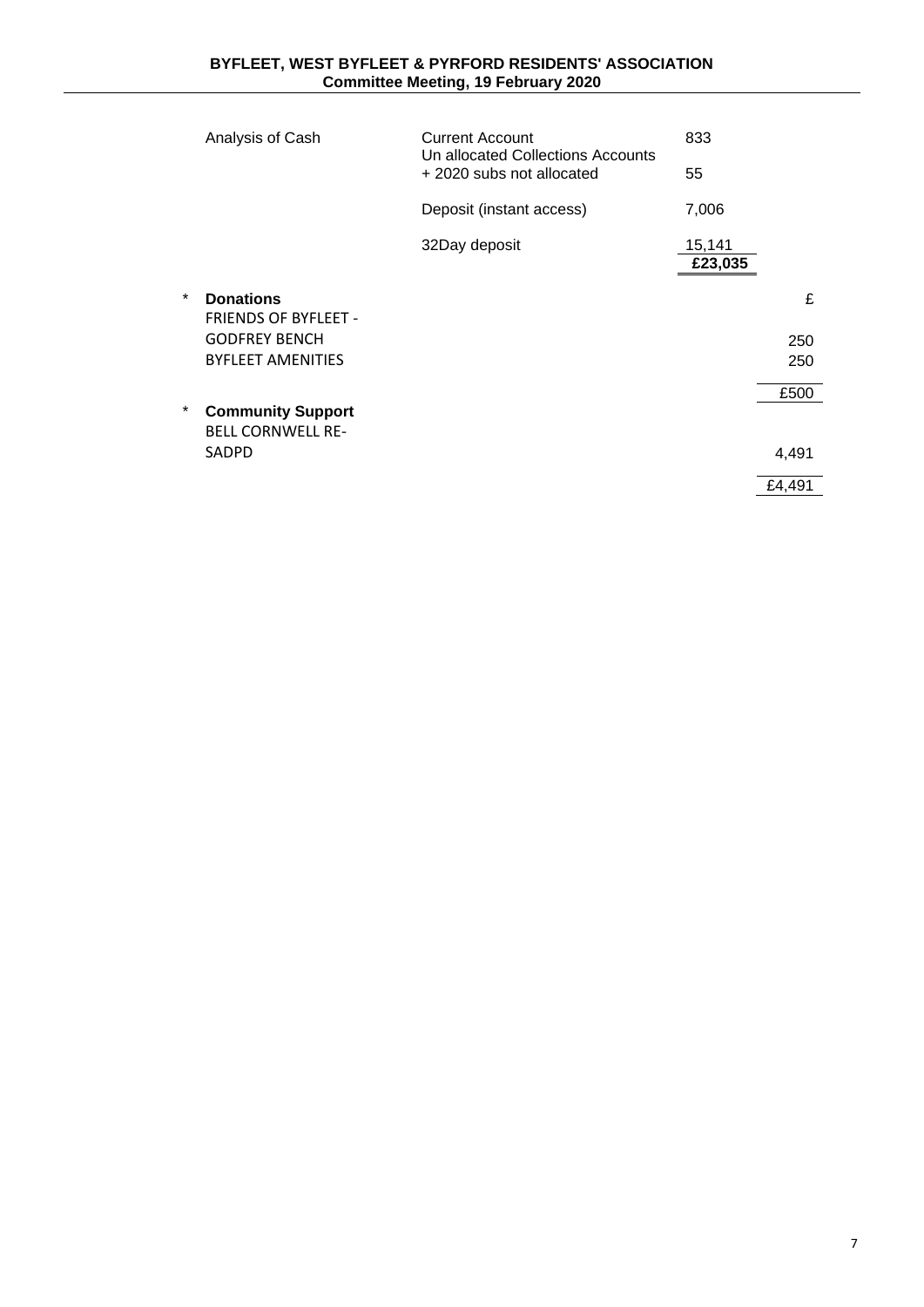# **MEMBERSHIP REPORT FEBRUARY 2020**

## **(As at 17 February 2020)**

#### **KEY POINTS 2020 YEAR**

Membership subs of £351 have been entered into the membership database and there is an addition £50 worth of memberships in the bank accounts to be entered.

The number of email addresses is just below 50% (48.3%) of total membership, having grown from 35% at December 2018.

Drop in is on Saturday 29<sup>th</sup> February.

#### **MEMBERSHIP DETAIL 2020 YEAR**

The reports run on 31 December 2019 show that the membership stood at 2,469, 381 below December 2018. As at 16 January 2020 the membership was 2,336, up 16 in 2020.

The numbers by village are shown below:-

| <b>Village</b> | <b>Dec-18</b> | <b>Dec-19</b> | <b>Jan-20</b> | <b>Feb-20</b> | <b>Month Change</b> | <b>Year Change</b> | % Year Change |
|----------------|---------------|---------------|---------------|---------------|---------------------|--------------------|---------------|
| <b>Byfleet</b> | 751           | 576           | 543           | 547           | 4                   | (29)               | 0.7%          |
| West Byfleet   | 896           | 793           | 759           | 763           | 4                   | (30)               | 0.5%          |
| Pyrford        | 1,192         | 1,089         | 1,011         | 1,016         | 5                   | (73)               | 0.5%          |
| Other          | 11            | 11            | 7             | 10            | 3                   | (1)                |               |
|                | 2,850         | 2,469         | 2,320         | 2,336         | 16                  | (133)              | 0.6%          |
| Movement       |               | (381)         | (149)         | 16            |                     |                    |               |

The amounts collected by village are:-

| <b>Village</b> | <b>Dec-17</b> | <b>Dec-18</b> | <b>Dec-19</b> | <b>Jan-20</b> | <b>Feb-20</b> | <b>Month Change</b> | <b>Feb-19</b> | <b>Year Change</b> |
|----------------|---------------|---------------|---------------|---------------|---------------|---------------------|---------------|--------------------|
|                |               |               |               |               |               |                     |               |                    |
| <b>Byfleet</b> | 2,771         | 2,526         | 2,740         | -             | 40            | 40                  | 15            | 25                 |
| West Byfleet   | 2,457         | 2,961         | 4,822         | -             | 10            | 10                  | 73            | (63)               |
| Pyrford        | 4,550         | 5,045         | 4,598         | ۰             | 301           | 301                 | 165           | 136                |
|                | 9,778         | 10,532        | 12,160        |               | 351           | 351                 | 253           | 98                 |

The monthly history of collection is shown below:-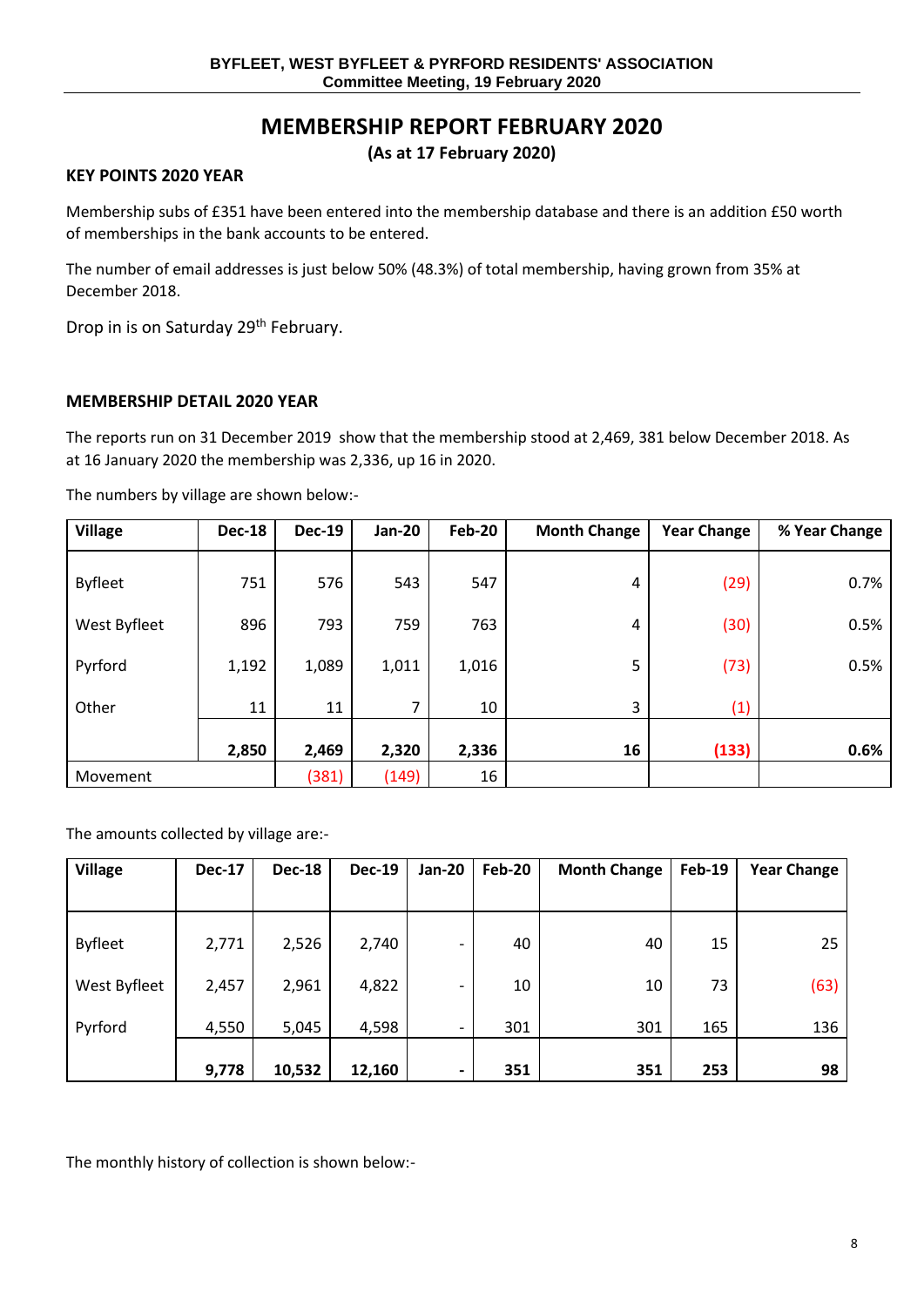



The year to date amounts collected by village are shown below:-

| <b>Village</b> | <b>YTD 2020</b> | <b>YTD 2019</b> | Change | <b>Full 2017</b> | <b>Full 2018</b> | <b>Full 2019</b> |
|----------------|-----------------|-----------------|--------|------------------|------------------|------------------|
| <b>Byfleet</b> | 40              | 15              | 25     | 2,771            | 2,526            | 2,740            |
| West Byfleet   | 10              | 73              | (63)   | 2,457            | 2,961            | 4,822            |
| Pyrford        | 301             | 165             | 136    | 4,550            | 5,045            | 4,598            |
|                | 351             | 253             | 98     | 9,778            | 10,531           | 12,160           |
|                |                 |                 |        |                  |                  |                  |

The year to date memberships signed up village are shown below:-

| <b>Number of memberships</b> |                 |                 |                  |                  |                  |
|------------------------------|-----------------|-----------------|------------------|------------------|------------------|
| collected                    | <b>YTD 2020</b> | <b>YTD 2019</b> | <b>Full 2017</b> | <b>Full 2018</b> | <b>Full 2019</b> |
| <b>Byfleet</b>               | 4               | 3               | 482              | 435              | 446              |
| West Byfleet                 | 2               | 15              | 410              | 482              | 693              |
| Pyrford                      | 55              | 33              | 865              | 865              | 781              |
|                              | 61              | 51              | 1,757            | 1,782            | 1,920            |

The monthly history of membership renewal is shown below:-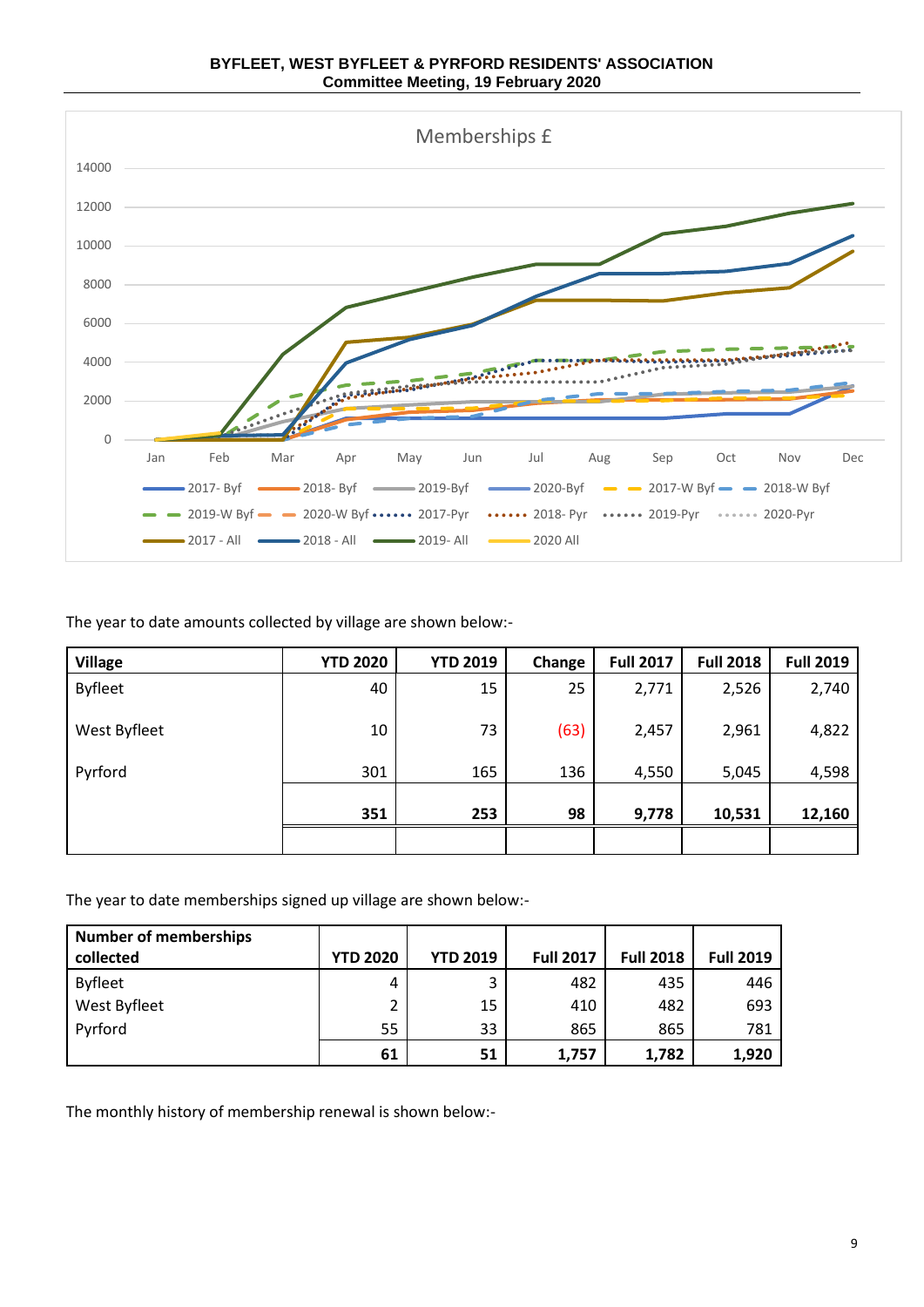

The email, phone call & postcode data collected is shown below:-

|            | <b>Dec-17</b> | <b>Dec-18</b> | <b>Dec-19</b> | <b>Jan-20</b> | Feb-20 | <b>Month Change</b> | % Membership |
|------------|---------------|---------------|---------------|---------------|--------|---------------------|--------------|
| Emails     | 694           | 993           | 1,143         | 1,129         | 1,137  |                     | 48.3%        |
| Telephone  | 524           | 855           | 1,012         | 1,004         | 1,012  |                     | 43.0%        |
| Post codes | 743           | 1,211         | 1,366         | 1,329         | 1,341  | 12                  | 56.9%        |

The analysis of direct payments by village is:-

| <b>FPI Payments Cum</b> | <b>Dec-18</b> | <b>Dec-19</b> | <b>Jan-20</b> | <b>Feb-20</b>  | <b>Month Change</b>      |
|-------------------------|---------------|---------------|---------------|----------------|--------------------------|
| <b>Byfleet</b>          | 25            | 25            | -             | 3              | 3                        |
| West Byfleet            | 36            | 36            | -             | -              | $\overline{\phantom{a}}$ |
| Pyrford Coll            | 48            | 48            | -             | $\overline{2}$ |                          |
| Pyrford Main            | 9             | 6             | 5             | 5              | $\overline{\phantom{0}}$ |
|                         | 118           | 115           | 5             | 10             | 5.                       |

The amount waiting to be entered by village is:-

| <b>Village</b> | £  |
|----------------|----|
| <b>Byfleet</b> | 45 |
| West Byfleet   |    |
| Pyrford        | 5  |
|                | 50 |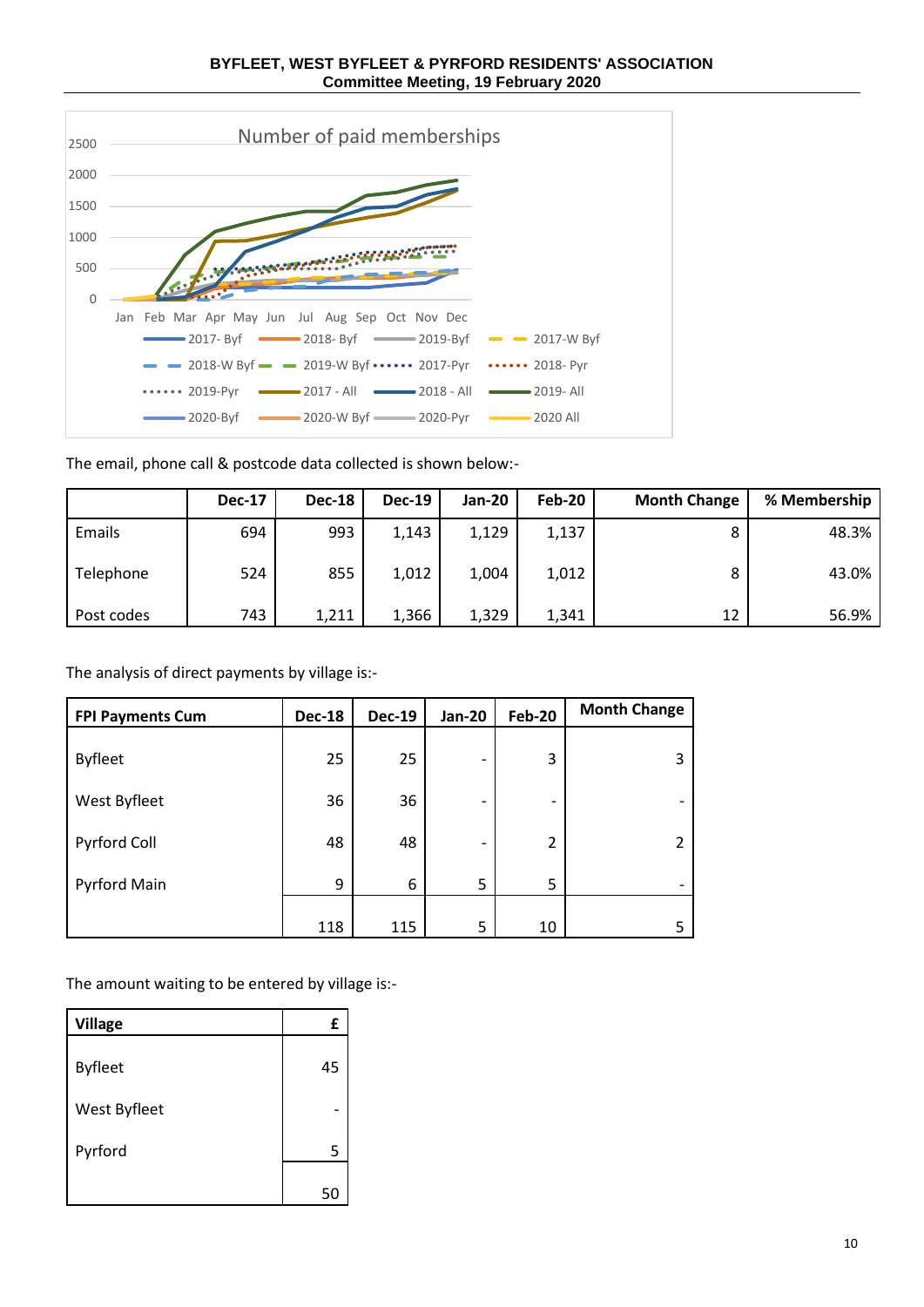## **MEMBERSHIP DATABASE EMAIL COMMUNICATIONS**

Two emails have been sent out since last report.

- In 2018 24 emails were sent out.
- In 2019 13 emails were sent out
- In 2020 2 emails have been sent out.

The statistics are:-

|                    | 2018   | 2019   | 2020<br><b>YTD</b>       | <b>Totals</b> |
|--------------------|--------|--------|--------------------------|---------------|
| No emails sent     | 24     | 13     | $\overline{\phantom{a}}$ | 39            |
| Average per month  | 2.0    | 1.1    | 1.0                      | 1.5           |
| No recipients sent | 21,911 | 13,550 | 2,407                    | 37,868        |
| Bounced            | 1,028  | 361    | 17                       | 1,406         |
|                    | 4.7%   | 2.7%   | 0.7%                     | 3.7%          |
|                    |        |        |                          |               |
| Delivered          | 20,883 | 13,189 | 2,390                    | 36,462        |
|                    | 95.3%  | 97.3%  | 99.3%                    | 96.3%         |
|                    |        |        |                          |               |
| Opened             | 13,295 | 9,293  | 1,678                    | 24,266        |
|                    | 63.7%  | 70.5%  | 70.2%                    | 66.6%         |
|                    |        |        |                          |               |
| Clicked            | 1,911  | 704    | 129                      | 2,744         |
|                    | 9.2%   | 5.3%   | 5.4%                     | 7.5%          |
|                    |        |        |                          |               |
| Unsubscribed       | 33     | 14     | 4                        | 51            |
|                    | 0.2%   | 0.1%   | 0.2%                     | 0.1%          |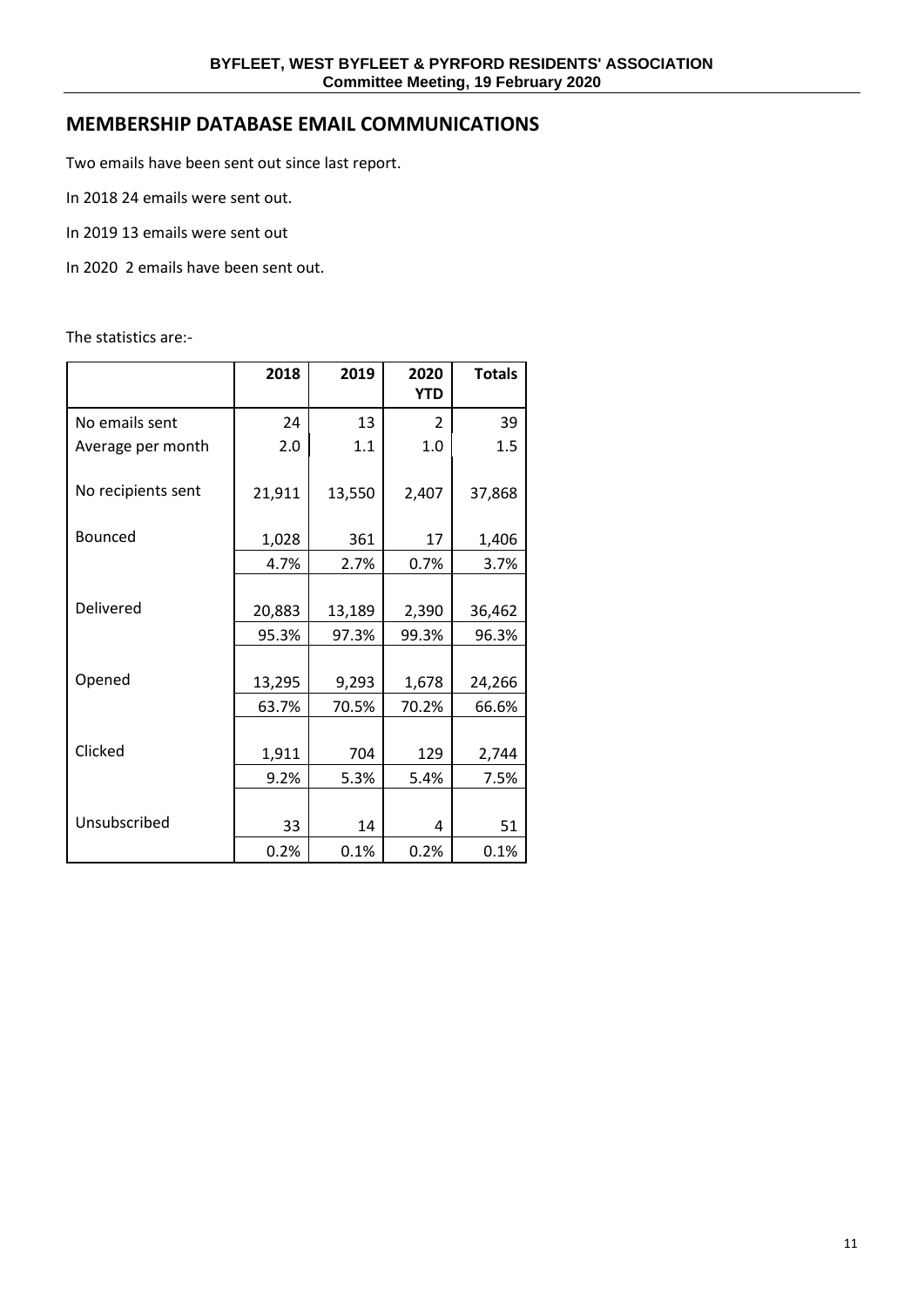# Byfleet Report 19.02.2020 v1.0

Village Representative and Deputy (Byfleet): Eleanor Grady and Jean-Pierre Frossard

## **RA Subscriptions/ Street Reps/Drop-in**

## *Coverage of village :*

Total number of roads in Byfleet: 93 Number of roads with Street Rep: 74 (80%) Number of active Street Reps: 30 Of which number stepped down since last report: 0 Of which new since the last report: 0

## *Street Reps***:**

To be highlighted at AGM : Assistant Membership Officer Byfleet likely to be needed soon/ in 2020. New Street Reps needed for 19 roads. To be highlighted at the AGM.

## *Subscriptions*

Small numbers submitted in Feb 2020 (some relating to 2019 and new members in Dawson Rd.)

### **Village Matters**

**Flood Forum : Sanway Area, Byfleet : Flood Alleviation Scheme** – The RA hopes to include a full page update in The Resident Issue 164 ( June 2020) regarding the Councillors' work on this with the Environment Agency. Brief reference wasmade in Issue 163.

**Brewery Lane water levels** – Regrettably, Brewery Lane experienced flooding on the road on Sunday 16th Feb. This was the area which flooded in the past but had not seen flooding in recent years post EA remedial action.

**Flooding/ Heavy Rain Feb 2020 – Impact on Byfleet** – One property in the Plough Bridge area of Byfleet is known to have suffered this week. Although watercourses are very high all around Byfleet, fields and flood plains appear, so far, absorbed the heavy rainfall and river-swell. Surface water is in evidence on the Sanway end of the Manor Farm Nature reserve and on the open land at the end of Sanway Road and in one of the Sanway Road fields belonging to the Horse-riding business. The fields between Broad Ditch and the Wey Navigation are underwater for a good length of the navigation although the tow-path is passable. The water at Bluegates Hole lock in Mill Lane is very high and rapid, with the water on the River Wey over its banks at this point - but not impacting the road. The open space at the back of Millmead and Rivermead is passable.

WBC and the Environment Agency are in evidence around the village this week. Councillors have advised that we can guide residents needing sandbags to WBC should this be necessary.

Godfrey Chapples' Memorial Bench – On 18<sup>th</sup> April 2020 at 12h00, the Byfleet Parish Day Committee and the Community Library Team will unveil Godfrey's bench. There will be a small event after the unveiling. The RA VR has been invited and will attend on behalf of the RA Committee.

**Street Tree Planting** - Byfleet has benefitted from a recent programme of tree planting on street verges in a number of roads including Church Road, Hart Road and Mowbray Avenue. Having seen a number of newly planted trees die in the summer of 2019, the RA is keen to encourage local residents to water newly planted trees in dry months. VRB has contacted WBC and been put in touch with the Neighbourhood Team for Byfleet. We have asked to be informed when and where new trees are being planted and the reason for the choice of variety. We will then leaflet/ contact nearby houses and request help with watering.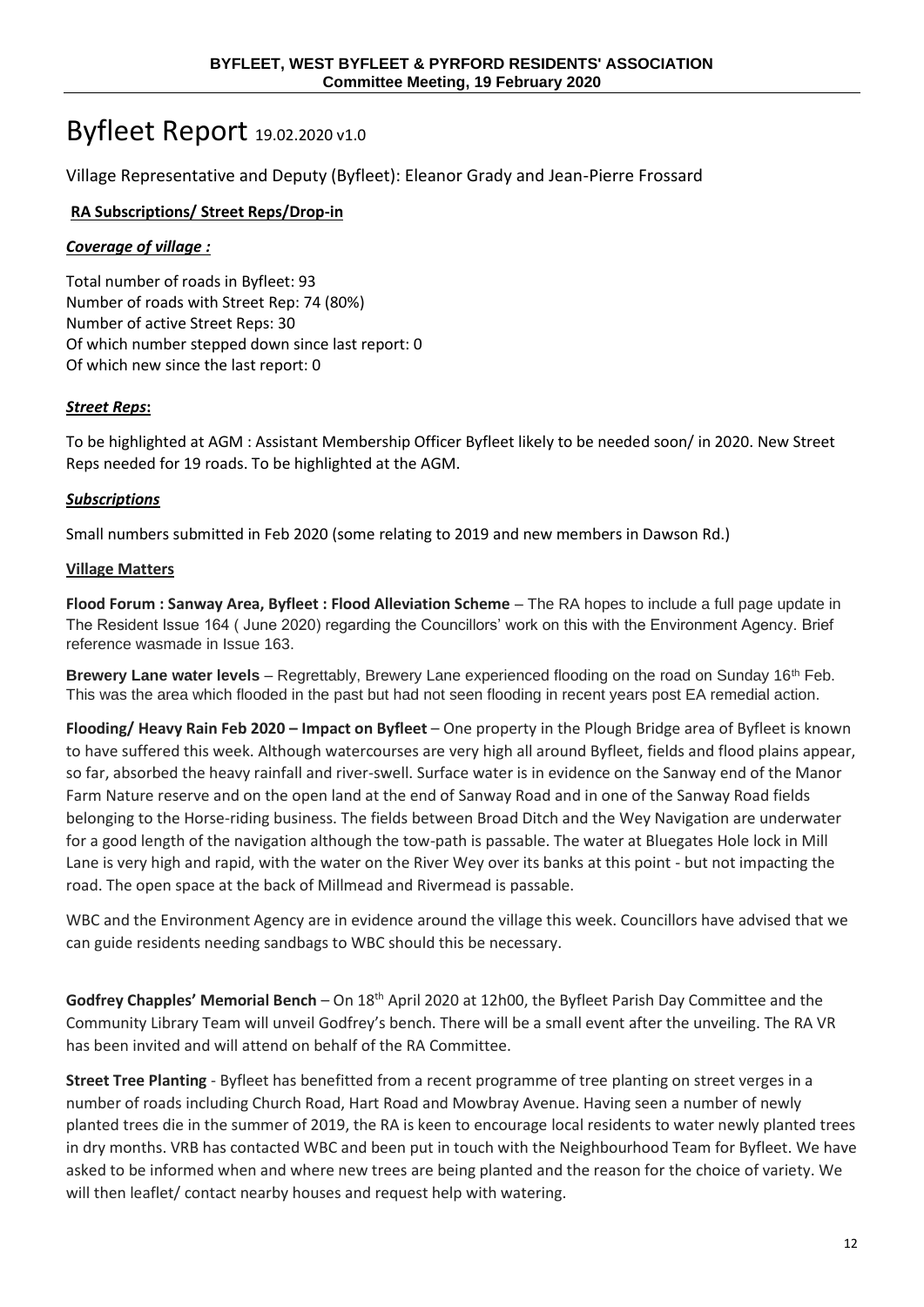## **Planning**

**Planning Application 2019/1223: 140 High Road Byfleet** : 2 additional flats at rear of property. RA with input from the local RA Street Rep objected to this application with particular reference to the lack of parking provision in the plan in view of the congested nature of this corner of Studland Road and High Road.

**Planning Application 2019/0940 :Murray's Lane , Boyd's Farm :** Appeal decision is to allow for a period of up to five years the *'Change of use of land to 2 No. Gypsy / Traveller pitches including 2 No. mobile homes, 2 No. semidetached dayrooms, 1 No. package treatment plant, 2 No. touring caravans, hardstanding, and associated works.'*

The decision referenced, among other items, the unmet traveller provision quota as per SADPD calculations.

**Planning Application 2018/1281** : **76-80 Chertsey Road** : This plan ( Concept Developments Ltd) was approved last year much to the concern of neighbours (33 objections including regarding the removal of a tree line and impact on bats) ; the RA and the BNF . The development of this infill of a build of 6 houses has started. The RA Planning Focals have been looking into Conditions of build.

### **Events and expenditure:**

### **The Byfleet Parish Day will take place on Saturday July 18th 2020.**

May we have Committee agreement to reserve a stall and tables for the RA at the Parish Day event? The cost would be **pds 25** which includes the pitch and 3 tables.

We would also like to confirm a quarter page RA advert in the Parish Day Programme . The exact cost is not known yet but it will be in the order of **pds 33** which was the charge in 2019.

March 2020 – details t.b.a. The Community Library is holding a children's writing competition to tie in with Parish day again. The theme will be 'Who is coming to tea?'

### **A.O.B.**

None

Many thanks and regards Eleanor and Jean-Pierre - EMG/JPF 19.02.2020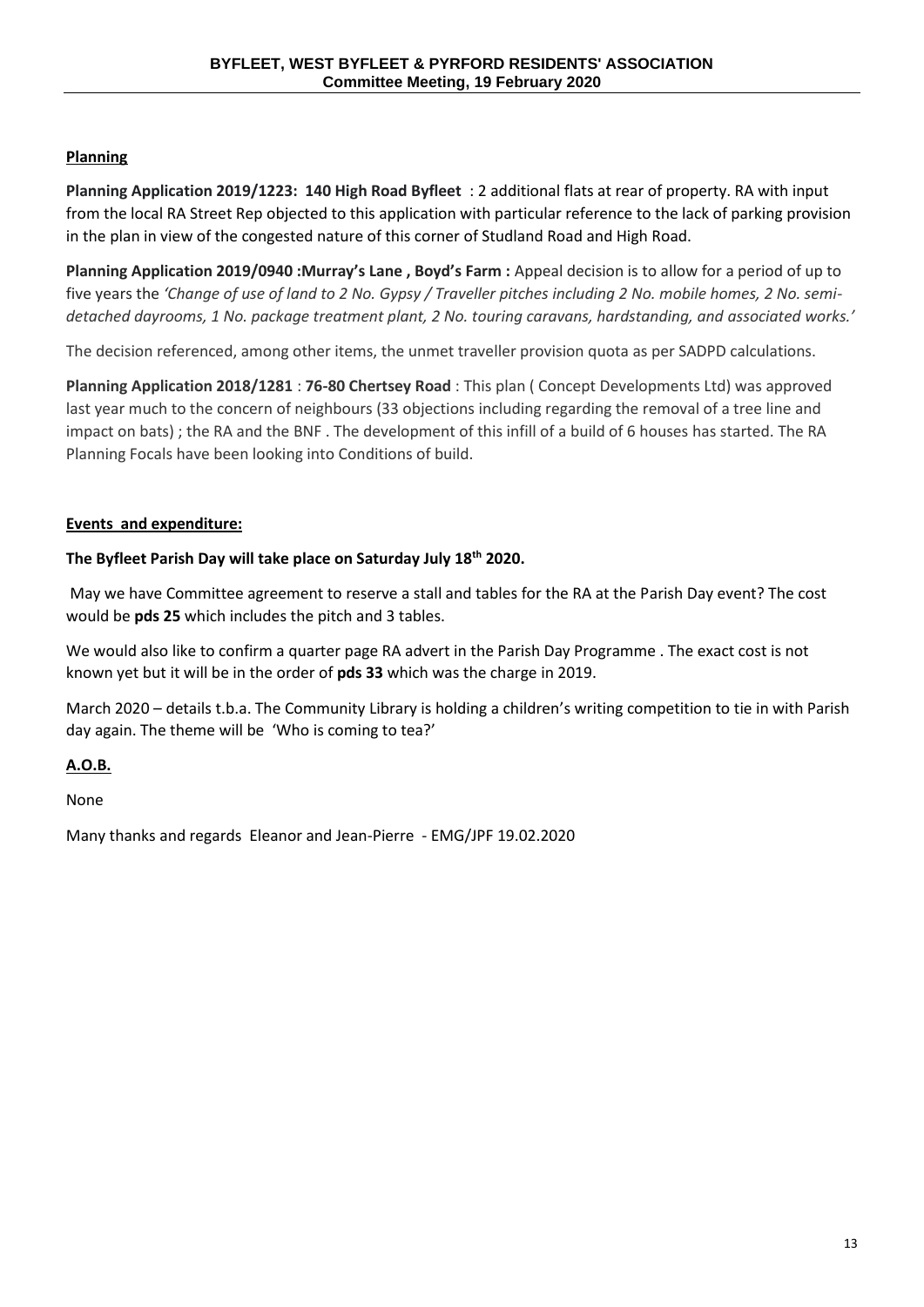## **PYRFORD VR REPORT (as at 16 FEBRUARY 2020)**

## **A) PYRFORD STREET REPS**

Total monies collected this year £301.

There are still six Street Rep vacancies to fill, covering around 125 members and the roads:-

- Elveden Close
- Old Woking Road
- Dean Close
- Warren Farm
- Lovelace Drive

## **B) MARSHAL PARADE SAGA**

Even though the garage block behind the parade was demolished in late December 2017 and work started in late March 2018 to prepare for foundations, progress is very slow. Work is forever starting and then stopping and seems to have stopped. Recently, a new planning application has been approved to divide the single retail unit into two units. Work has not yet restarted. Parking is still an issue. Two residents have installed folding parking posts, but both were damaged and have since been replaced. Building work has started again in January 2020. The target date is to finish by Spring 2020. Time will tell!

### **C) SIGNIFICANT PLANNING APPLICATIONS**

### **153 Old Woking Road**

Demolition of bungalow & erection of three storey 7 apartment block. Vehicle access off Lincoln Drive.

Two consultees, Surrey Highways and Woking Trees have raised concerns. The application is still under consideration.

### **International School of London 182 Old Woking Road Ref. No: PLAN/2019/0665 | Validated: Thu 04 Jul 2019**

Variation of condition 01 of PLAN/2014/0600 (Temporary planning permission for one single storey prefabricated buildings (Portkabins), WC facilities and office space) to allow for a further 3 years temporary permission. The application is still under consideration.

### **D) SADPD HEARINGS EARLY DECEMBER 2019**

The initial planning Inspectors report – "without prejudice for the final report" – was issued on Friday 14<sup>th</sup> February.

The good news is that there is no mention in the initial report of either of the two fields in Pyrford.

Clearly though one must wait for the final report to be absolutely sure they are still excluded.

### **E) FUTURE PYRFORD VILLAGE EVENTS**

| VE Day 75 <sup>th</sup> Celebration 4pm Friday 8 <sup>th</sup> May | Pyrford Cricket Field |
|--------------------------------------------------------------------|-----------------------|
| Dulux London Cycle Ride 9th & 10th May                             | Coldharbour Road      |
| Pyrford Flower Show 12:30 Saturday 11 July 2020                    | Pyrford Cricket Field |
| Prudential London Ride Sunday 16th August                          | Coldharbour Road      |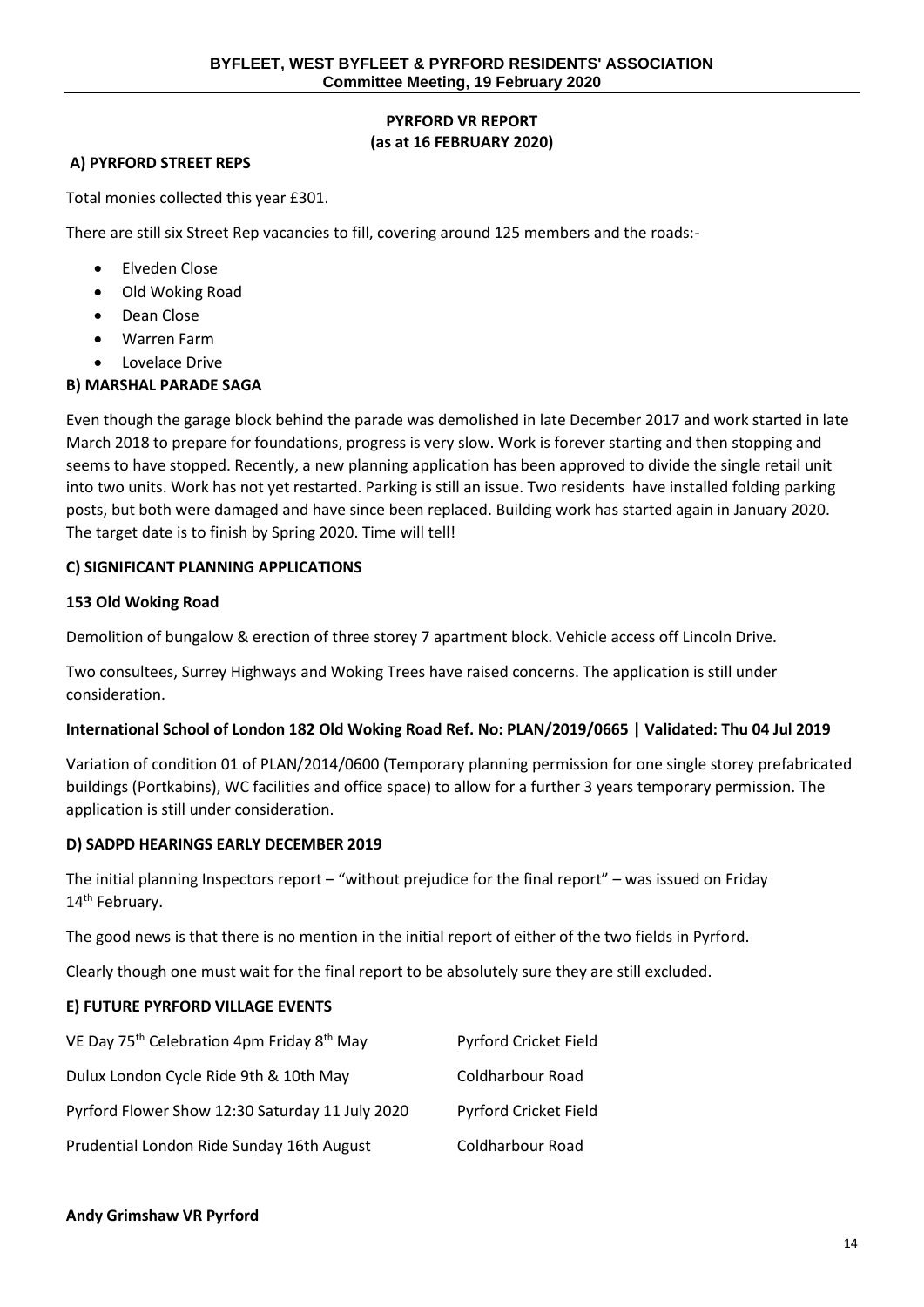## **Village Representative Report West Byfleet For Committee and Street Reps**

### **Admin**

A quiet month on subscriptions received with £10 banked since last report. We have had a couple of "Friends" join from Woodham and one online new member,

We now have a Street Rep for the north/South part of Dartnell Avenue, many thanks to Lynette for carrying this last year on a temporary basis. We still need street reps for the west end of Dartnell Avenue, Claremont Road and Rivey Close. We are also "locked-out" from some blocks of apartments such as Tattenhall and Rosemount. Could any reader knowing of potential volunteers in these areas let me know.

The next distribution is coming up at the end of Feb/beginning March, this will create a surge of membership renewals and hopefully new members.

### **Local issues**

Work with WBNF continues to be excellent and some of the following reflects work with them as a member of the WBNF Committee.

- 1 The review of the Woking BC planning proposals (SADPD) by a Government appointed Inspector, took place just before Xmas, The Inspector's initial observations are due to be published very shortly. Keep an eye on the WBNF website for the latest news.
- 2 The West Byfleet Community Festival committee is meeting weekly to ensure the event runs this summer. It is ably supported by a number of local residents particularly from the West Byfleet Schools Parents and Friends Associations who bring with them considerable experience of running large scale events like the Fireworks Extravaganza, The Committee has decided to run a three day event over the weekend of 1<sup>st</sup> August and are just awaiting for WBC agreement before advertising for stalls, concessions etc. A number of volunteers are needed for different roles if the festival is to be a success. If anyone knows of anybody willing to help, please ask them to contact via me or the website.
- 3 As reported, the RA is looking at ways to contribute to activities for young people in the community for all three villages and one of our members and parent, Ramesh Logeswaran, is conducting an initial survey on what is available and what are the perceived needs. He is starting by contacting relevant officials in Woking and Runnymede BCs and SCC, the Eikon charity and then with local schools and youth organisations. Further information will be released later in the year
- 4 The replacement trees for Rosemount Parade, should be being planted as I write.
- 5 As a reminder from last month, Surrey County Council is conducting a survey on residents' views on the very popular London-Surrey Cycle events day. The events raise massive amounts of money for local and national charities, encourage cycling and raise the profile of areas, such as ours, which are on the route. Please encourage residents to complete the survey at

<https://www.surreysays.co.uk/deputy-ceo/survey-on-prudential-ridelondon-surrey/>

- 6 The developments at Broadoaks continue with further partial road closures on the Parvis Road. Details have been circulated directly. The current closure of one lane on the Parvis Road approaching Camphill Road and closing Pyrford Road has caused considerable blockages. Thanks to Amanda Boote, right turn at the traffic lights into Camphill Road has been prohibited, diverted via Station Approach and Madeira Road, this has eased the situation somewhat but still pretty dire. We have been informed that these works will be completed by 21/2.
- 7 A new Community Group has been set up under the leadership of Louisa Bergman and supported by Rebecca Bradshaw and Kristine Kleidt and other local enthusiasts, their aim is to brighten up the neighbourhood by planting both cultivated and wild plants for both wildlife and human residents. The first project is to plant up the area in front of Seymours towards the end of Feb before having a general meeting on 2nd March to agree further initiatives. This initiative is very strongly supported by the committees of both the RA and WBNF.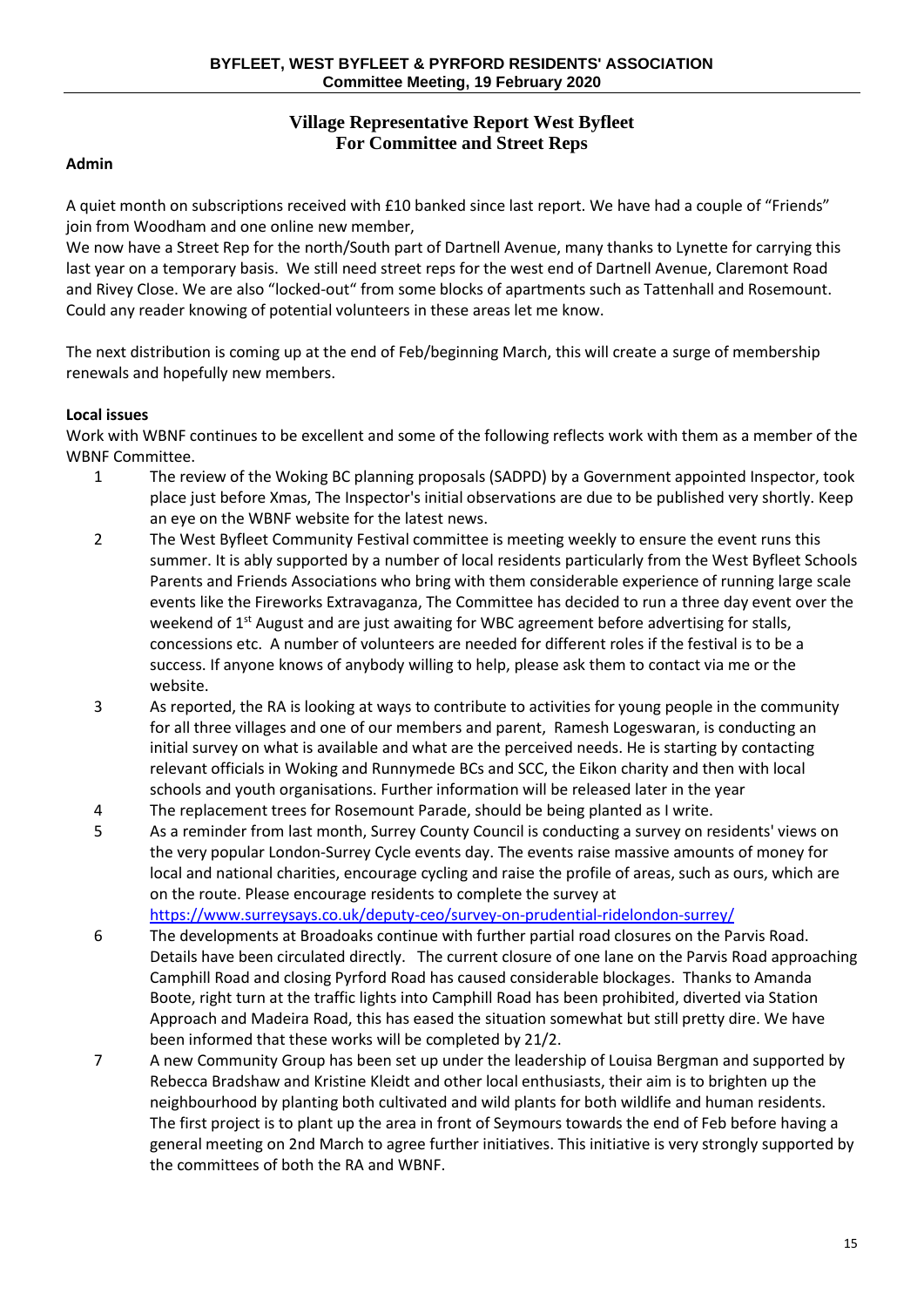Other areas of concern/interest with nothing to report this month.

- 8 A245 shared use cycle path between Byfleet and West Byfleet
- 9 M25 noise petition
- 10 Sheer House redevelopment proposals
- 11 Woodlands Ave Car Park and community safety. Please ring 101 with concerns of apparent illegal activities.
- 12 Highways England Walking and Cycling strategy for areas impacted by the M25 J10 proposals.
- 13 Highways England J10 proposals impact on Painshill junction from traffic congestion and nonmotorised user perspectives.
- 14 The Local Cycling and Walking Implementation Plan for Woking (SCC responsibility Councillor Mike Goodman) was due to be published in 2019 but has gone quiet. It may revert to being for Woking Town Centre only.
- 15 The traffic pollution monitoring from the Parvis Road positioning of detectors at relevant places is still outstanding. (John Bond will raise again)
- 16 Camphill Tip uses (Councillors and BUC)

Businesses:

The Post Office and subsequent Londis closure is causing considerable concern and has been separately commented upon.

A new Persian Restaurant had opened in the premises previously occupied by Chu Chin Chow, looking forward to trying it.

No news yet on the possible occupants of the old Barclays Bank building on the corner of Pyrford Road. The new building in Station Approach next to the relocated Costa Coffee is proceeding apace, this is mainly for apartments but there will be some retail space on the ground floor. No completion date or agent details have been published yet. Unfortunately therefore, it will not be in time to meet the immediate lack of Post Office provision.

Thanks to WBBA for their contribution.

We also continue to be grateful for the engagement and support from our local councillors.

Keith Creswell 14/02/2020